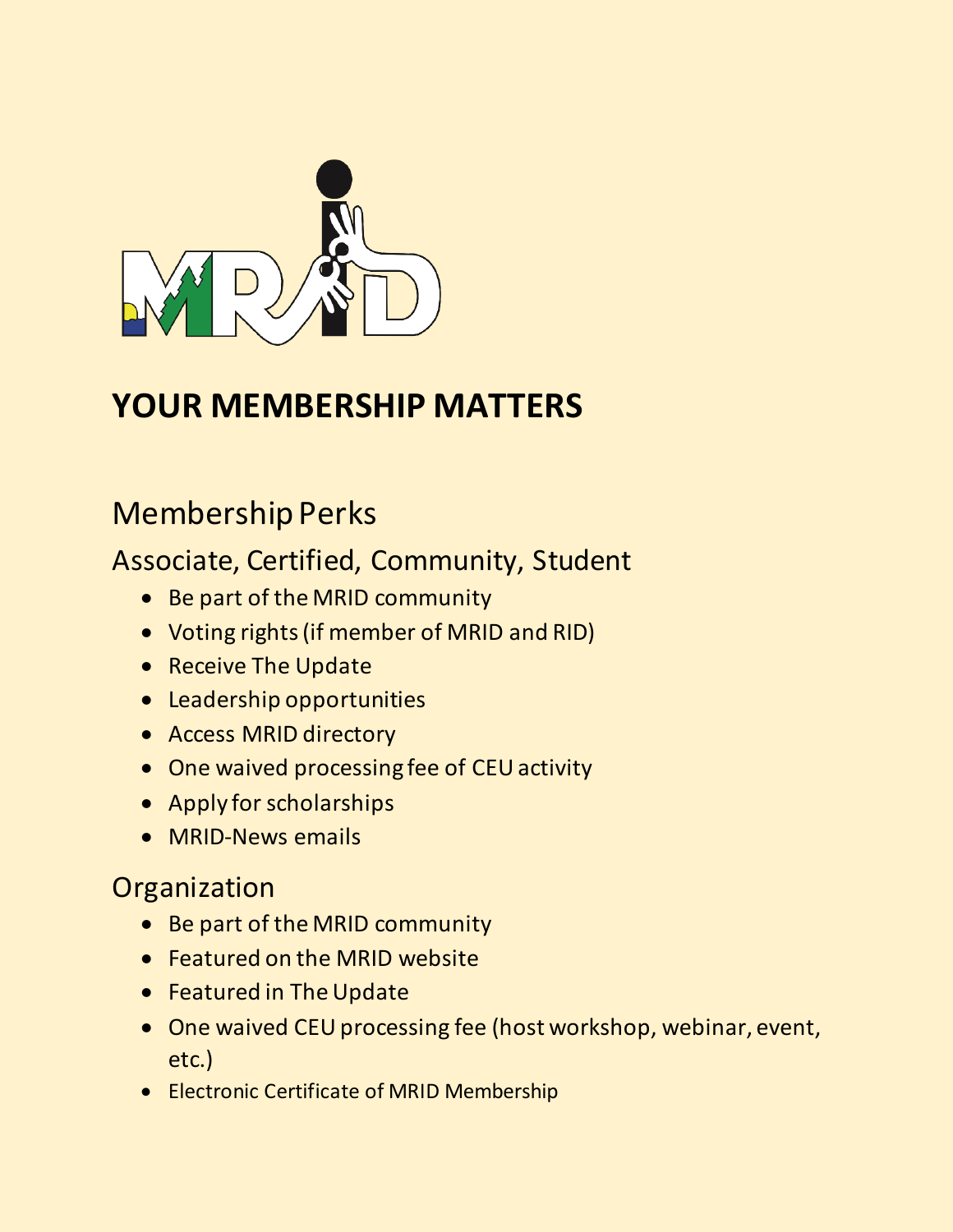# Membership Levels Certified \$35

## **Who can be a certified member?**

Any individual who holds current valid certification recognized by RID.

### Associate \$35

#### **Who can be an associate member?**

Any individual who meets one or more of the following:

- graduated from an interpreting program
- meets the requirements set by RID to sit for a RID Written or Performance Certification exam
- holds credential not recognized by RID
- working as a non-certified interpreter

## Community \$15

#### **Who can be a community member?**

Any individual who is not an interpreter but wants to show their support for the MRID.

Not an interpreter? No problem-we want you to be a part of the MRID community. We value all our members, interpreters, and community members alike!

Student \$15 **Who can be a student member?**